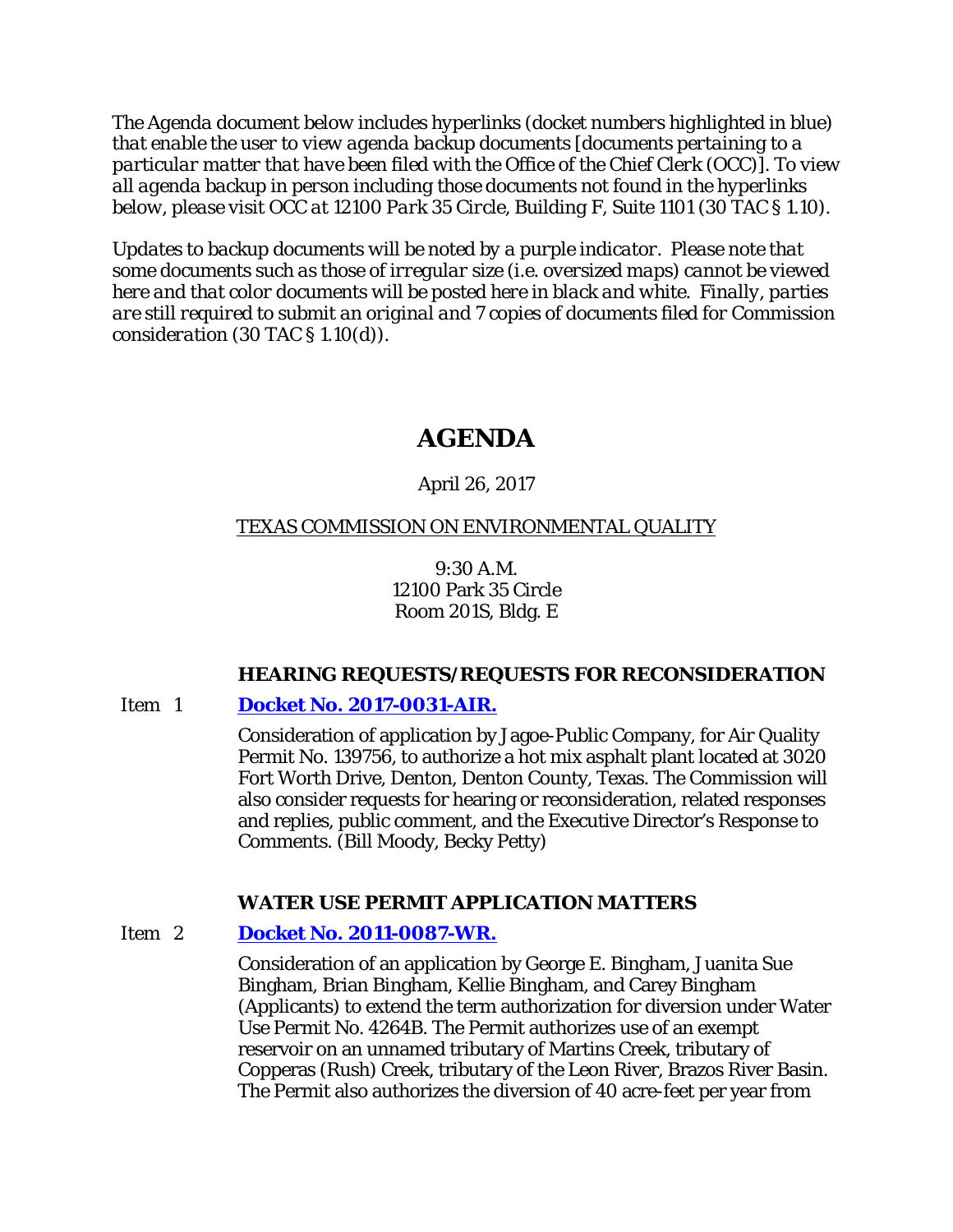the reservoir for agricultural use in Comanche County. The authorization to divert 40 acre-feet expired on December 31, 2009, and the Applicants timely requested an extension of the term. The Executive Director recommends denial of Application No. 4264C because appropriated but unused water is not available for extension of the term authorization. The Commission will consider the application, timely filed and pending request(s) for hearing and any related responses or filings on this application. (Calvin Clary, Ruth Takeda)

### Item 3 **[Docket No. 2016-0398-WR.](http://www.tceq.texas.gov/assets/public/comm_exec/agendas/comm/backup/Agendas/2017/04-26-2017/bingham2.pdf)**

Consideration of an application by Michael R. Bingham (Applicant) to extend the term authorization for diversions under Certificate of Adjudication No. 12-3573C. The Certificate authorizes use of an exempt reservoir with a capacity of 115 acre-feet located on an unnamed tributary of Copperas (Rush) Creek, tributary of the Leon River, Brazos River Basin. The Certificate also authorizes the diversion of 60 acre-feet from the reservoir for agricultural use in Comanche County. The authorization to divert 60 acre-feet expired on December 31, 2009, and the Applicant timely requested an extension of the term. The Executive Director recommends denial of Application No. 12-3573D because appropriated but unused water is not available for extension of the term authorization. The Commission will consider the application, timely filed and pending request(s) for hearing and any related responses or filings on this application. (Calvin Clary, Ruth Takeda)

### Item 4 **[Docket No. 2016-1846-WR.](http://www.tceq.texas.gov/assets/public/comm_exec/agendas/comm/backup/Agendas/2017/04-26-2017/love.pdf)**

Consideration of an application by Ronnie N. Love and Barbara Ann Love (Applicants) to extend or delete the term authorization for diversions under Certificate of Adjudication No. 12-3486D. The certificate authorizes the maintenance of three exempt reservoirs with capacities of 15, 170, and 40 acre-feet (reservoirs 1, 2, and 3 respectively) on an unnamed tributary of Salt Branch and Salt Branch, tributary of the Leon River, Brazos River Basin. The certificate also authorizes the diversion and use of 150 acre-feet of water per year for agricultural use in Eastland County; and the diversion and use of 148 acre-feet of water per year from the reservoir authorized by Certificate of Adjudication No. 12-3485, located on Salt Branch, for agricultural use in Eastland County. The authorization to divert the total of 298 acre-feet expired on December 31, 2009, and the Applicants timely requested an extension or deletion of the term. The Executive Director recommends denial of Application No. 12-3486E because unappropriated water is not available for a perpetual authorization and appropriated but unused water is not available for extension of the term authorization. The Commission will consider the application, timely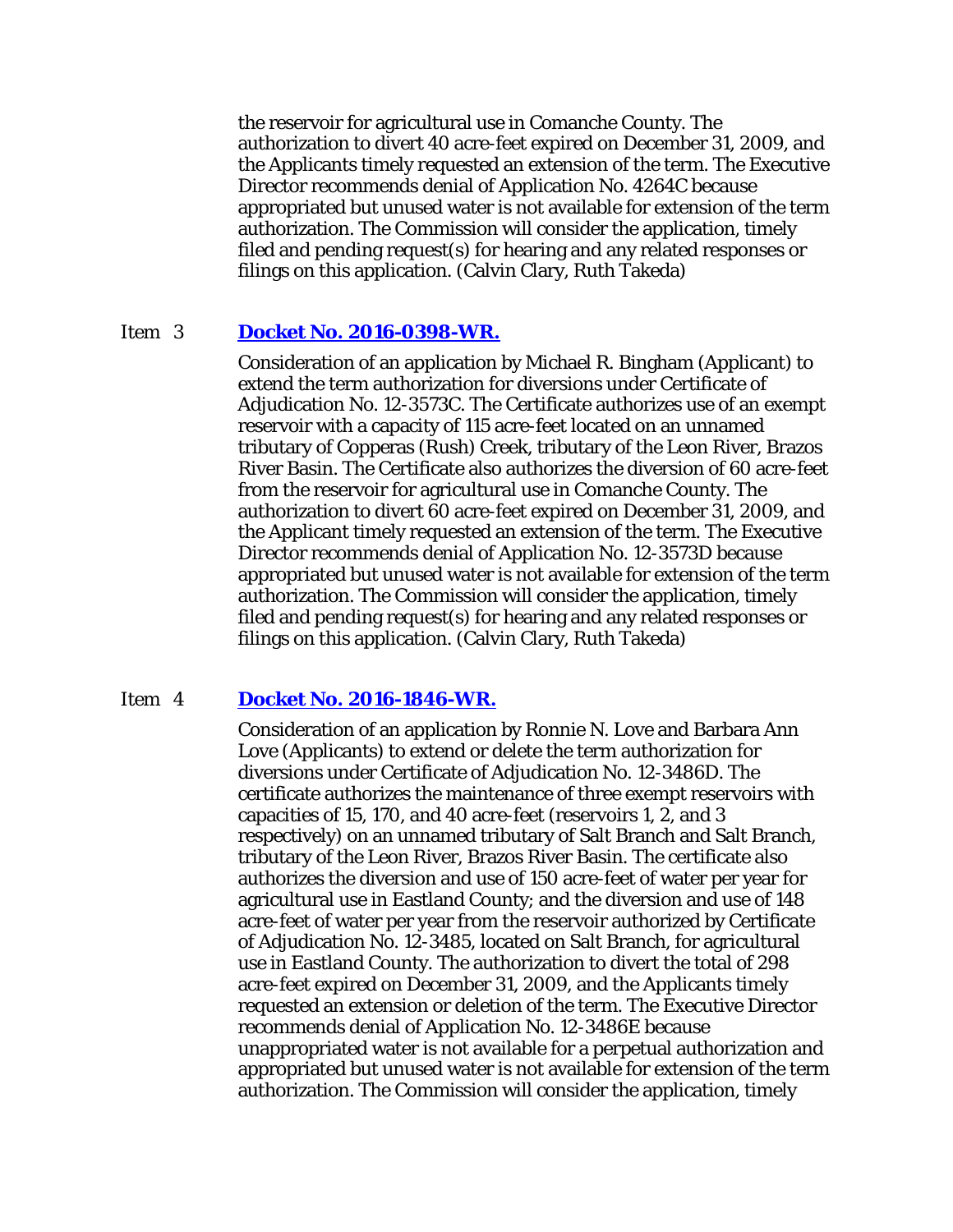filed and pending request(s) for hearing and any related responses or filings on this application. (Calvin Clary, Ruth Takeda)

### **MISCELLANEOUS MATTERS**

### Item 5 **[Docket No. 2017-0422-MIS.](http://www.tceq.texas.gov/assets/public/comm_exec/agendas/comm/backup/Agendas/2017/04-26-2017/0422MIS.pdf)**

Consideration of material changes to contracts for goods and services awarded under Chapter 2155 of the Texas Government Code executed during the previous quarter. (LaTresa Stroud)

# Item 6 **[Docket No. 2016-1179-MIS.](http://www.tceq.texas.gov/assets/public/comm_exec/agendas/comm/backup/Agendas/2017/04-26-2017/1179MIS.pdf)**

Consideration for approval to publish for public comment a proposed update to the Texas Nonpoint Source Management Program. This update is required to be submitted through the Governor's Office to the United States Environmental Protection Agency for continued eligibility for Section 319 Nonpoint Source Grant funds under the federal Clean Water Act. This update represents the joint submission of both the Texas Commission on Environmental Quality and the Texas State Soil and Water Conservation Board. (Kerry Niemann, Ashley McDonald) (Project No. 2016-043-MIS-NR)

# **AIR QUALITY ENFORCEMENT AGREED ORDERS**

# Item 7 **[Docket No. 2016-1118-AIR-E.](http://www.tceq.texas.gov/assets/public/comm_exec/agendas/comm/backup/Agendas/2017/04-26-2017/1118AIR.pdf)**

Consideration of an Agreed Order assessing administrative penalties and requiring certain actions of Akzo Nobel Chemicals LLC in Harris County; RN102177391; for air quality violations pursuant to Tex. Health & Safety Code ch. 382, Tex. Water Code ch. 7, and the rules of the Texas Commission on Environmental Quality, including specifically 30 Tex. Admin. Code ch. 60. (Carol McGrath, Michael Parrish)

# Item 8 **[Docket No. 2016-1091-AIR-E.](http://www.tceq.texas.gov/assets/public/comm_exec/agendas/comm/backup/Agendas/2017/04-26-2017/1091AIR.pdf)**

Consideration of an Agreed Order assessing administrative penalties and requiring certain actions of Ascend Performance Materials Texas Inc. in Brazoria County; RN100238682; for air quality violations pursuant to Tex. Health & Safety Code ch. 382, Tex. Water Code ch. 7, and the rules of the Texas Commission on Environmental Quality, including specifically 30 Tex. Admin. Code ch. 60. (Juliana Whitehead, Michael Parrish)

# Item 9 **[Docket No. 2016-1355-AIR-E.](http://www.tceq.texas.gov/assets/public/comm_exec/agendas/comm/backup/Agendas/2017/04-26-2017/1355AIR.pdf)**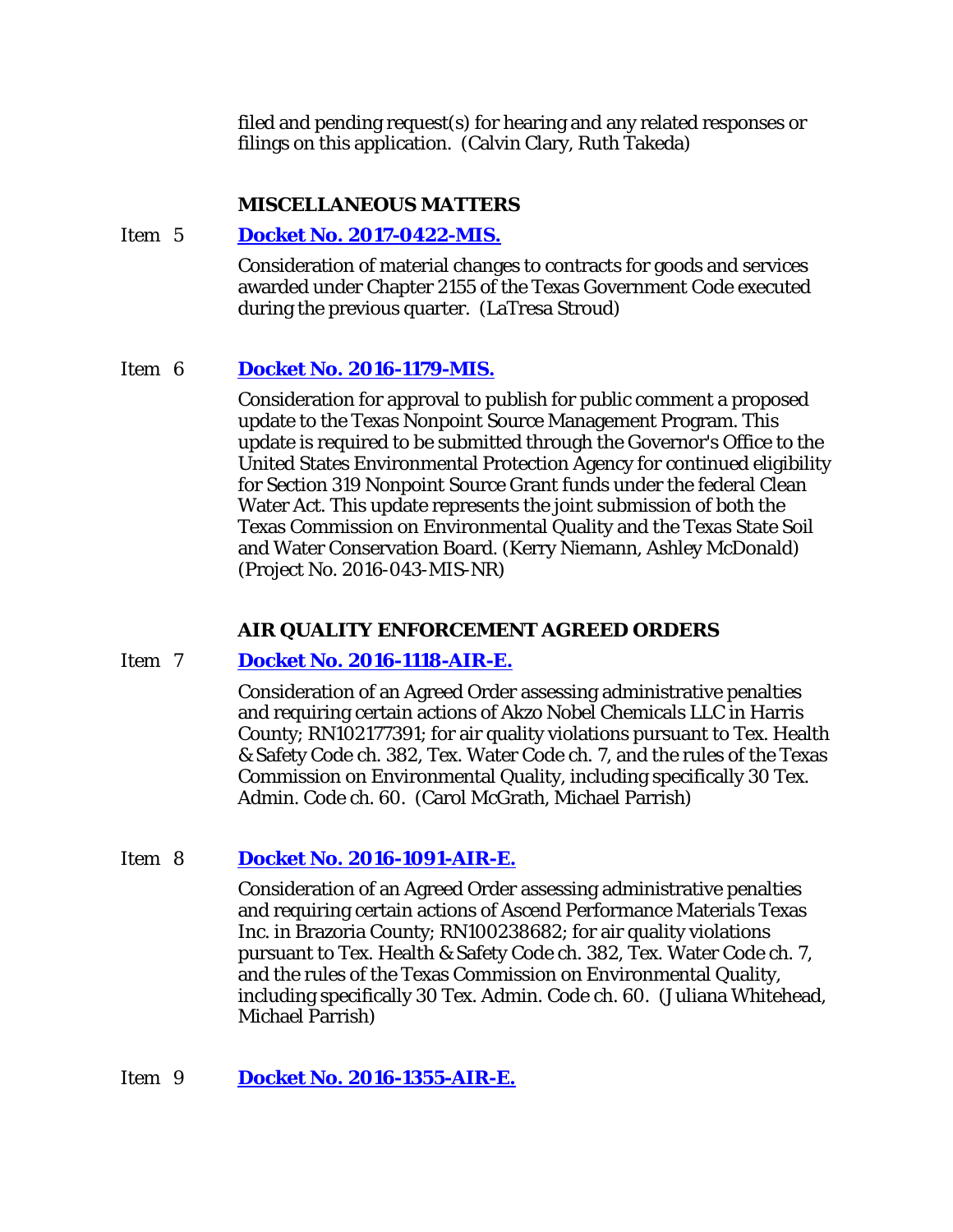Consideration of an Agreed Order assessing administrative penalties against Baytex USA Development, LLC in Karnes County; RN106173891; for air quality violations pursuant to Tex. Health & Safety Code ch. 382, Tex. Water Code ch. 7, and the rules of the Texas Commission on Environmental Quality, including specifically 30 Tex. Admin. Code ch. 60. (Abigail Lindsey, Michael Parrish)

### Item 10 **[Docket No. 2016-1281-AIR-E.](http://www.tceq.texas.gov/assets/public/comm_exec/agendas/comm/backup/Agendas/2017/04-26-2017/1281AIR.pdf)**



Consideration of an Agreed Order assessing administrative penalties and requiring certain actions of DCP Midstream, LP in Moore County; RN100220052; for air quality violations pursuant to Tex. Health & Safety Code ch. 382, Tex. Water Code ch. 7, and the rules of the Texas Commission on Environmental Quality, including specifically 30 Tex. Admin. Code ch. 60. (Shelby Orme, Michael Parrish)

### Item 11 **[Docket No. 2016-1266-AIR-E.](http://www.tceq.texas.gov/assets/public/comm_exec/agendas/comm/backup/Agendas/2017/04-26-2017/1266AIR.pdf)**

Consideration of an Agreed Order assessing administrative penalties and requiring certain actions of Equistar Chemicals, LP in Harris County; RN100210319; for air quality violations pursuant to Tex. Health & Safety Code ch. 382, Tex. Water Code ch. 7, and the rules of the Texas Commission on Environmental Quality, including specifically 30 Tex. Admin. Code ch. 60. (Carol McGrath, Michael Parrish)

### Item 12 **[Docket No. 2014-1561-AIR-E.](http://www.tceq.texas.gov/assets/public/comm_exec/agendas/comm/backup/Agendas/2017/04-26-2017/1561AIR.pdf)**

Consideration of an Agreed Order assessing administrative penalties and requiring certain actions of Nalco Company f/k/a Champion Technologies, Inc. in Fort Bend County; RN101618882; for air quality violations pursuant to Tex. Health & Safety Code ch. 382, Tex. Water Code ch. 7, and the rules of the Texas Commission on Environmental Quality, including specifically 30 Tex. Admin. Code ch. 60. (Rajesh Acharya, Michael Parrish)

### Item 13 **[Docket No. 2016-1065-AIR-E.](http://www.tceq.texas.gov/assets/public/comm_exec/agendas/comm/backup/Agendas/2017/04-26-2017/1065AIR.pdf)**

Consideration of an Agreed Order assessing administrative penalties and requiring certain actions of Owens Corning Insulating Systems, LLC in Ellis County; RN100223585; for air quality violations pursuant to Tex. Health & Safety Code ch. 382, Tex. Water Code ch. 7, and the rules of the Texas Commission on Environmental Quality, including specifically 30 Tex. Admin. Code ch. 60. (Raime Hayes-Falero, Michael Parrish)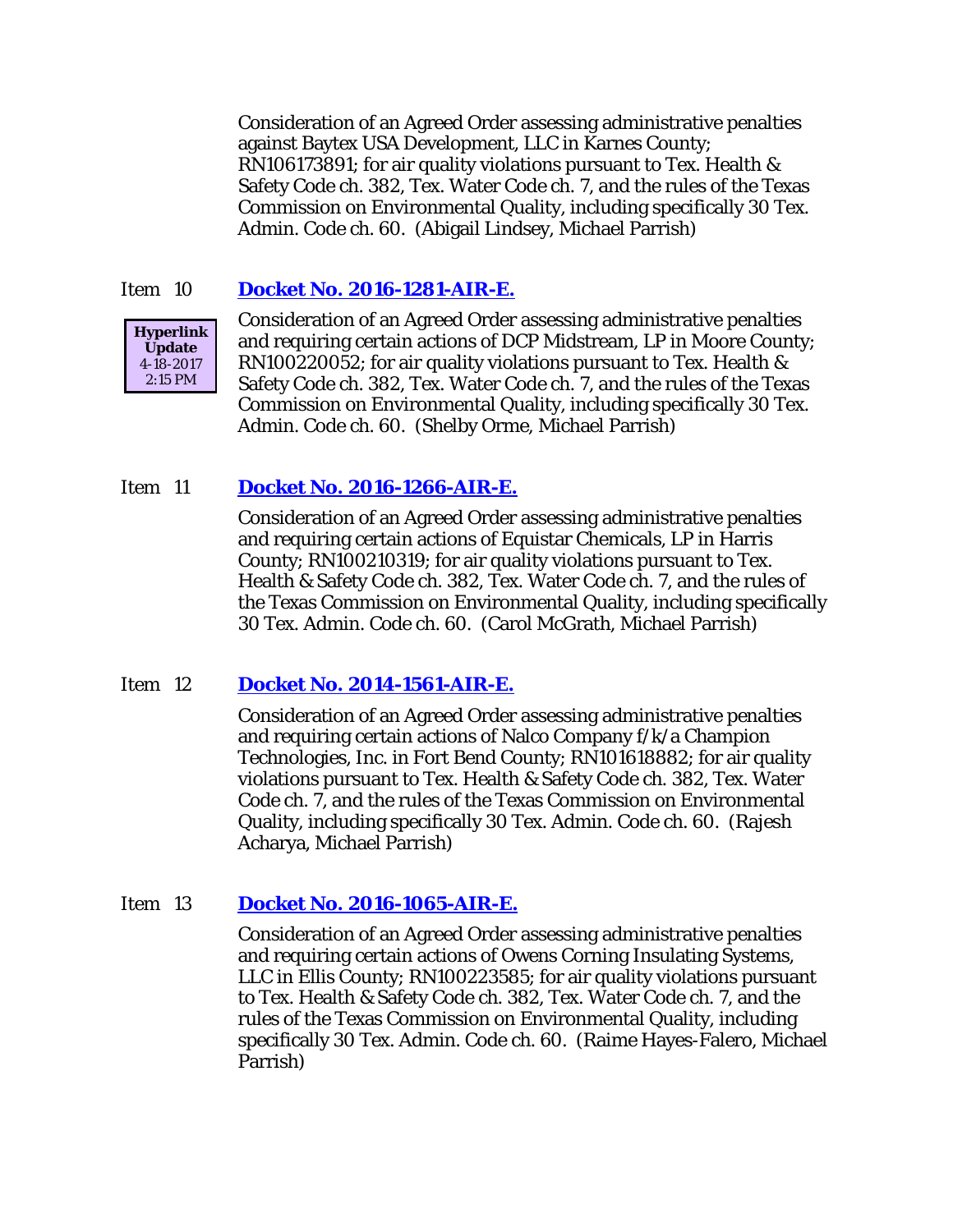### Item 14 **[Docket No. 2016-1666-AIR-E.](http://www.tceq.texas.gov/assets/public/comm_exec/agendas/comm/backup/Agendas/2017/04-26-2017/1666AIR.pdf)**

Consideration of an Agreed Order assessing administrative penalties against PCI Nitrogen, LLC in Harris County; RN101621944; for air quality violations pursuant to Tex. Health & Safety Code ch. 382, Tex. Water Code ch. 7, and the rules of the Texas Commission on Environmental Quality, including specifically 30 Tex. Admin. Code ch. 60. (Shelby Orme, Michael Parrish)

# Item 15 **[Docket No. 2015-1408-AIR-E.](http://www.tceq.texas.gov/assets/public/comm_exec/agendas/comm/backup/Agendas/2017/04-26-2017/1408AIR.pdf)**

Consideration of an Agreed Order assessing administrative penalties and requiring certain actions of Phillips 66 Company in Hutchinson County; RN102495884; for air quality violations pursuant to Tex. Health & Safety Code ch. 382, Tex. Water Code ch. 7, and the rules of the Texas Commission on Environmental Quality, including specifically 30 Tex. Admin. Code ch. 60. (Carol McGrath, Michael Parrish)

# Item 16 **[Docket No. 2016-1090-AIR-E.](http://www.tceq.texas.gov/assets/public/comm_exec/agendas/comm/backup/Agendas/2017/04-26-2017/1090AIR.pdf)**

Consideration of an Agreed Order assessing administrative penalties against DCP Midstream, LP in Jackson County; RN106037690; for air quality violations pursuant to Tex. Health & Safety Code ch. 382, Tex. Water Code ch. 7, and the rules of the Texas Commission on Environmental Quality, including specifically 30 Tex. Admin. Code ch. 60. (Carol McGrath, Michael Parrish)

# **INDUSTRIAL AND/OR HAZARDOUS WASTE ENFORCEMENT AGREED ORDERS**

# Item 17 **[Docket No. 2015-1619-IHW-E.](http://www.tceq.texas.gov/assets/public/comm_exec/agendas/comm/backup/Agendas/2017/04-26-2017/1619IHW.pdf)**

Consideration of an Agreed Order assessing administrative penalties against and requiring certain actions of Durable Printed Products, Inc. d/b/a Anodizing Graphics of Texas in Fort Bend County; RN108194986; for industrial solid and/or hazardous waste violations pursuant to Tex. Water Code ch. 7, Tex. Health & Safety Code ch. 361, and the rules of the Texas Commission on Environmental Quality, including specifically 30 Tex. Admin. Code ch. 60. (Tracy Chandler, Janice Hernandez)

# Item 18 **[Docket No. 2016-0668-IHW-E.](http://www.tceq.texas.gov/assets/public/comm_exec/agendas/comm/backup/Agendas/2017/04-26-2017/0668IHW.pdf)**

Consideration of an Agreed Order assessing administrative penalties and requiring certain actions of United States Department of Energy in Carson County; RN100210756; for industrial and hazardous waste violations pursuant to Tex. Health & Safety Code ch. 361, Tex. Water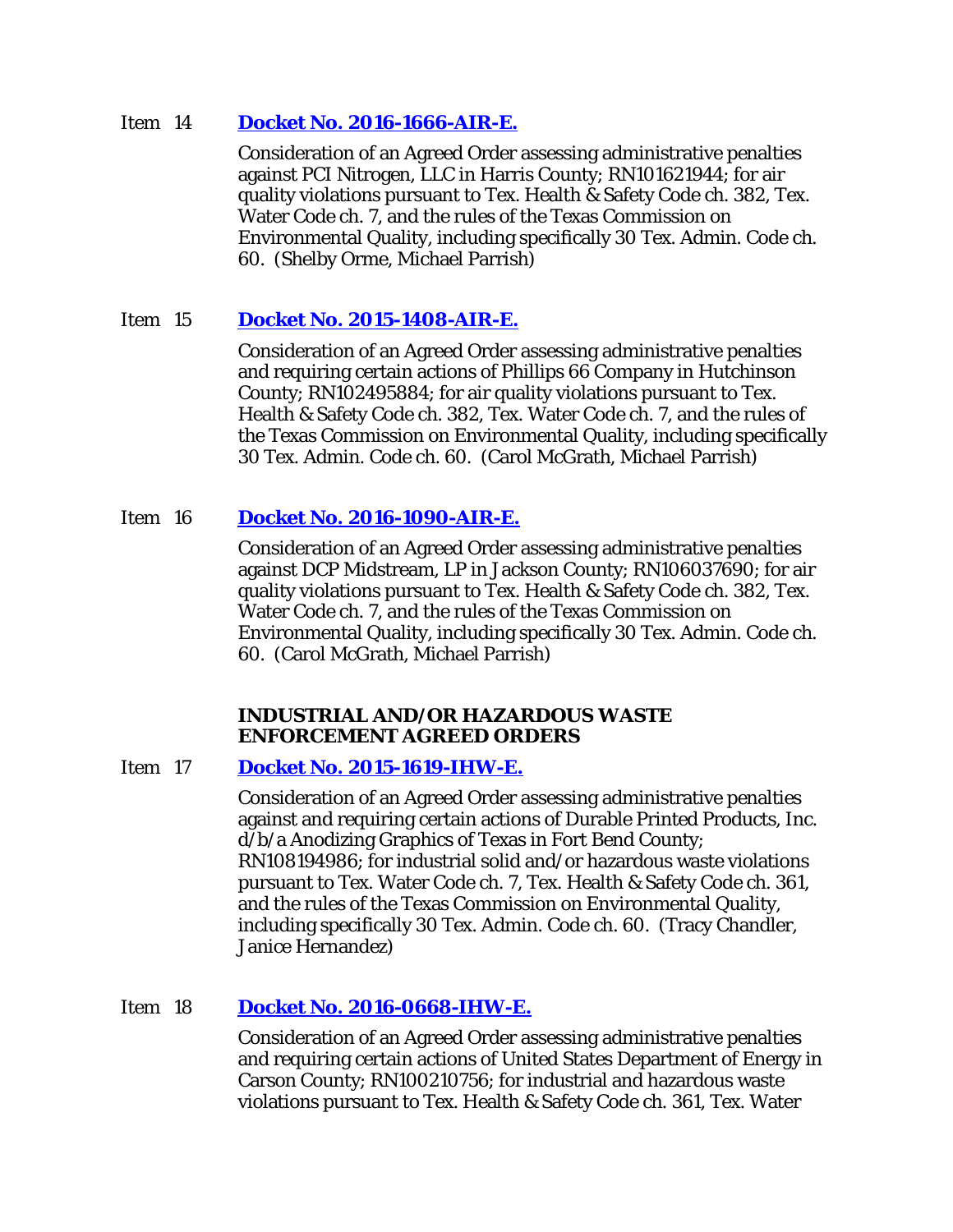Code ch. 7, and the rules of the Texas Commission on Environmental Quality, including specifically 30 Tex. Admin. Code ch. 60. (Epifanio Villarreal, Michael Parrish)

### **INDUSTRIAL WASTE DISCHARGE ENFORCEMENT AGREED ORDER**

### Item 19 **[Docket No. 2016-1505-IWD-E.](http://www.tceq.texas.gov/assets/public/comm_exec/agendas/comm/backup/Agendas/2017/04-26-2017/1505IWD.pdf)**

Consideration of an Agreed Order assessing administrative penalties and requiring certain actions of D.B. Western, Inc. - Texas in Harris County; RN100897362; for water quality violations pursuant to Tex. Water Code chs. 7 and 26 and the rules of the Texas Commission on Environmental Quality, including specifically 30 Tex. Admin. Code ch. 60. (James Boyle, Michael Parrish)

### **MULTI-MEDIA MATTER ENFORCEMENT AGREED ORDERS**

### Item 20 **[Docket No. 2016-1480-MLM-E.](http://www.tceq.texas.gov/assets/public/comm_exec/agendas/comm/backup/Agendas/2017/04-26-2017/1480MLM.pdf)**

Consideration of an Agreed Order assessing administrative penalties and requiring certain actions of the City of Big Wells in Dimmit County; RN107547135; for air quality and municipal solid waste violations pursuant to Tex. Health & Safety Code chs. 361 and 382, Tex. Water Code ch. 7, and the rules of the Texas Commission on Environmental Quality, including specifically 30 Tex. Admin. Code ch. 60. (Steven Stump, Michael Parrish

# Item 21 **[Docket No. 2015-1436-MLM-E.](http://www.tceq.texas.gov/assets/public/comm_exec/agendas/comm/backup/Agendas/2017/04-26-2017/1436MLM.pdf)**



Consideration of an Agreed Order assessing administrative penalties and requiring certain actions of C & C ERAE, INC. d/b/a Agape Cleaners in Tarrant County; RN100607811; for dry cleaning and industrial hazardous waste violations pursuant to Tex. Health & Safety Code chs. 361 and 374 and the rules of the Texas Commission on Environmental Quality, including specifically 30 Tex. Admin. Code ch. 60. (Elizabeth Lieberknecht, Janice Hernandez)

### Item 22 **[Docket No. 2015-1329-MLM-E.](http://www.tceq.texas.gov/assets/public/comm_exec/agendas/comm/backup/Agendas/2017/04-26-2017/1329MLM.pdf)**

Consideration of an Agreed Order assessing administrative penalties against and requiring certain actions of EOLA WATER SUPPLY CORPORATION in Concho County; RN101611945 and RN102673183; for public drinking water, water rights, and water quality violations pursuant to Tex. Water Code chs. 5, 7, 11, and 26, Tex. Health and Safety Code ch. 341, and the rules of the Texas Commission on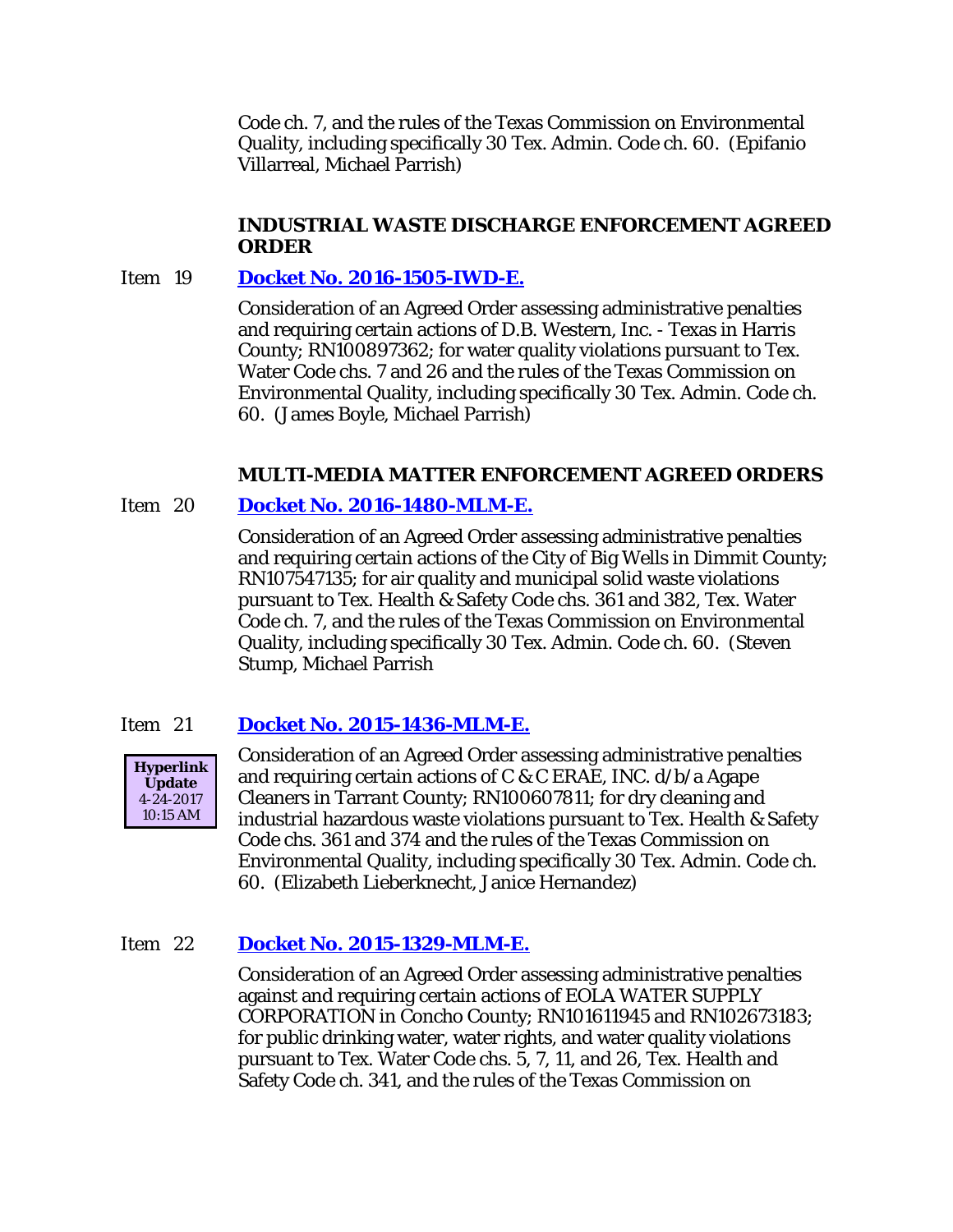Environmental Quality, including specifically 30 Tex. Admin. Code ch. 60. (Ian Groetsch, Janice Hernandez)

# Item 23 **[Docket No. 2015-0506-MLM-E.](http://www.tceq.texas.gov/assets/public/comm_exec/agendas/comm/backup/Agendas/2017/04-26-2017/0506MLM.pdf)**

Consideration of an Agreed Order assessing administrative penalties and requiring certain actions of TRIPLE R DIESEL SERVICE, INC. in Bexar County; RN102845450; for municipal solid waste, used oil, and industrial and hazardous waste violations pursuant to Tex. Health & Safety Code chs. 361 and 371, Tex. Water Code ch. 7, and the rules of the Texas Commission on Environmental Quality, including specifically 30 Tex. Admin. Code ch. 60. (Danielle Porras, Michael Parrish)

### **MUNICIPAL SOLID WASTE ENFORCEMENT AGREED ORDERS**

# Item 24 **[Docket No. 2016-1398-MSW-E.](http://www.tceq.texas.gov/assets/public/comm_exec/agendas/comm/backup/Agendas/2017/04-26-2017/1398MSW.pdf)**

Consideration of an Agreed Order assessing administrative penalties against Duval County in Duval County; RN101921286; for municipal solid waste violations pursuant to Tex. Health & Safety Code ch. 361, Tex. Water Code chs. 7 and 37, and the rules of the Texas Commission on Environmental Quality, including specifically 30 Tex. Admin. Code ch. 60. (Epifanio Villarreal, Michael Parrish)

# Item 25 **[Docket No. 2016-1344-MSW-E.](http://www.tceq.texas.gov/assets/public/comm_exec/agendas/comm/backup/Agendas/2017/04-26-2017/1344MSW.pdf)**

Consideration of an Agreed Order assessing administrative penalties against and requiring certain actions of Baymon Acme LP in Collin County; RN109268219; for municipal solid waste violations pursuant to Tex. Water Code ch. 7, Tex. Health & Safety Code ch. 361, and the rules of the Texas Commission on Environmental Quality, including specifically 30 Tex. Admin. Code ch. 60. (Lena Roberts, Janice Hernandez)

### Item 26 **[Docket No. 2015-1836-MSW-E.](http://www.tceq.texas.gov/assets/public/comm_exec/agendas/comm/backup/Agendas/2017/04-26-2017/1836MSW.pdf)**

Consideration of an Agreed Order assessing administrative penalties against Maria E. Rosas in Hudspeth County; RN106494479; for municipal solid waste violations pursuant to Tex. Water Code ch. 7, Tex. Health & Safety Code ch. 361, and the rules of the Texas Commission on Environmental Quality, including specifically 30 Tex. Admin. Code ch. 60. (Elizabeth Lieberknecht, Janice Hernandez)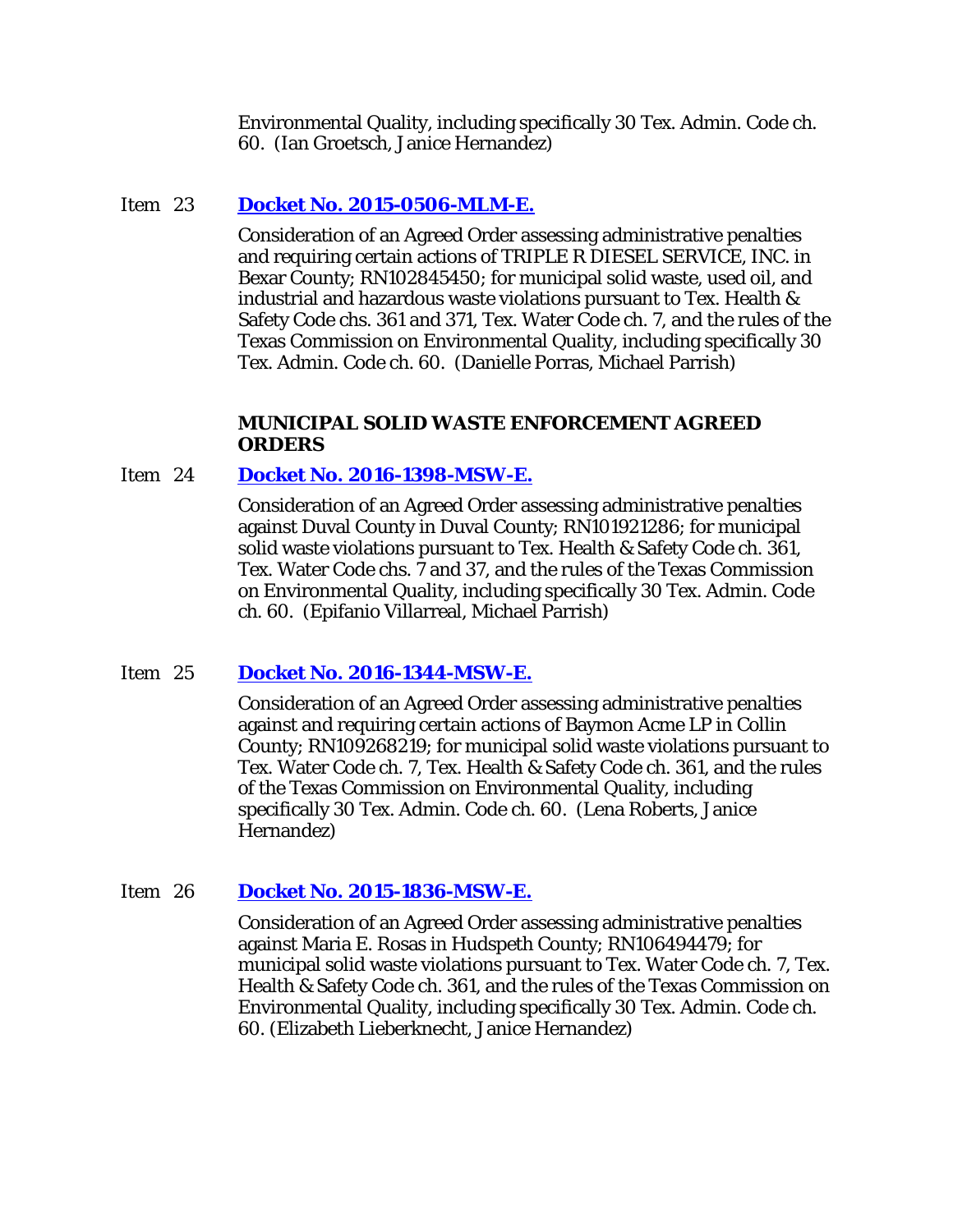### **MUNICIPAL WASTE DISCHARGE ENFORCEMENT AGREED ORDERS**

# Item 27 **[Docket No. 2016-0241-MWD-E.](http://www.tceq.texas.gov/assets/public/comm_exec/agendas/comm/backup/Agendas/2017/04-26-2017/0241MWD.pdf)**

Consideration of an Agreed Order assessing administrative penalties and requiring certain actions of Canutillo Independent School District in El Paso County; RN101702280; for water quality violations pursuant to Tex. Water Code chs. 7 and 26 and the rules of the Texas Commission on Environmental Quality, including specifically 30 Tex. Admin. Code ch. 60. (James Boyle, Melissa Cordell)

# Item 28 **[Docket No. 2016-0226-MWD-E.](http://www.tceq.texas.gov/assets/public/comm_exec/agendas/comm/backup/Agendas/2017/04-26-2017/0226MWD.pdf)**

Consideration of an Agreed Order assessing administrative penalties and requiring certain actions of Jefferson County Water Control and Improvement District No. 10 in Jefferson County; RN101607448; for water quality violations pursuant to Tex. Water Code chs. 7 and 26 and the rules of the Texas Commission on Environmental Quality, including specifically 30 Tex. Admin. Code ch. 60. (James Boyle, Michael Parrish)

# Item 29 **[Docket No. 2014-1895-MWD-E.](http://www.tceq.texas.gov/assets/public/comm_exec/agendas/comm/backup/Agendas/2017/04-26-2017/1895MWD.pdf)**

Consideration of an Agreed Order assessing administrative penalties and requiring certain actions of Presbyterian Mo Ranch Assembly in Kerr County; RN101528446; for water quality violations pursuant to Tex. Water Code chs. 7 and 26 and the rules of the Texas Commission on Environmental Quality, including specifically 30 Tex. Admin. Code ch. 60. (Cheryl Thompson, Michael Parrish)

# Item 30 **[Docket No. 2016-0121-MWD-E.](http://www.tceq.texas.gov/assets/public/comm_exec/agendas/comm/backup/Agendas/2017/04-26-2017/0121MWD.pdf)**

Consideration of an Agreed Order assessing administrative penalties and requiring certain actions of St. Paul Water Supply Corporation in San Patricio County; RN101518421; for water quality violations pursuant to Tex. Water Code chs. 7 and 26 and the rules of the Texas Commission on Environmental Quality, including specifically 30 Tex. Admin. Code ch. 60. (Ross Luedtke, Michael Parrish)

### **PETROLEUM STORAGE TANK ENFORCEMENT AGREED ORDERS**

### Item 31 **[Docket No. 2014-1308-PST-E.](http://www.tceq.texas.gov/assets/public/comm_exec/agendas/comm/backup/Agendas/2017/04-26-2017/1308PST.pdf)**

Consideration of an Agreed Order assessing administrative penalties and requiring certain actions of BKK Holdings inc. dba Adam Food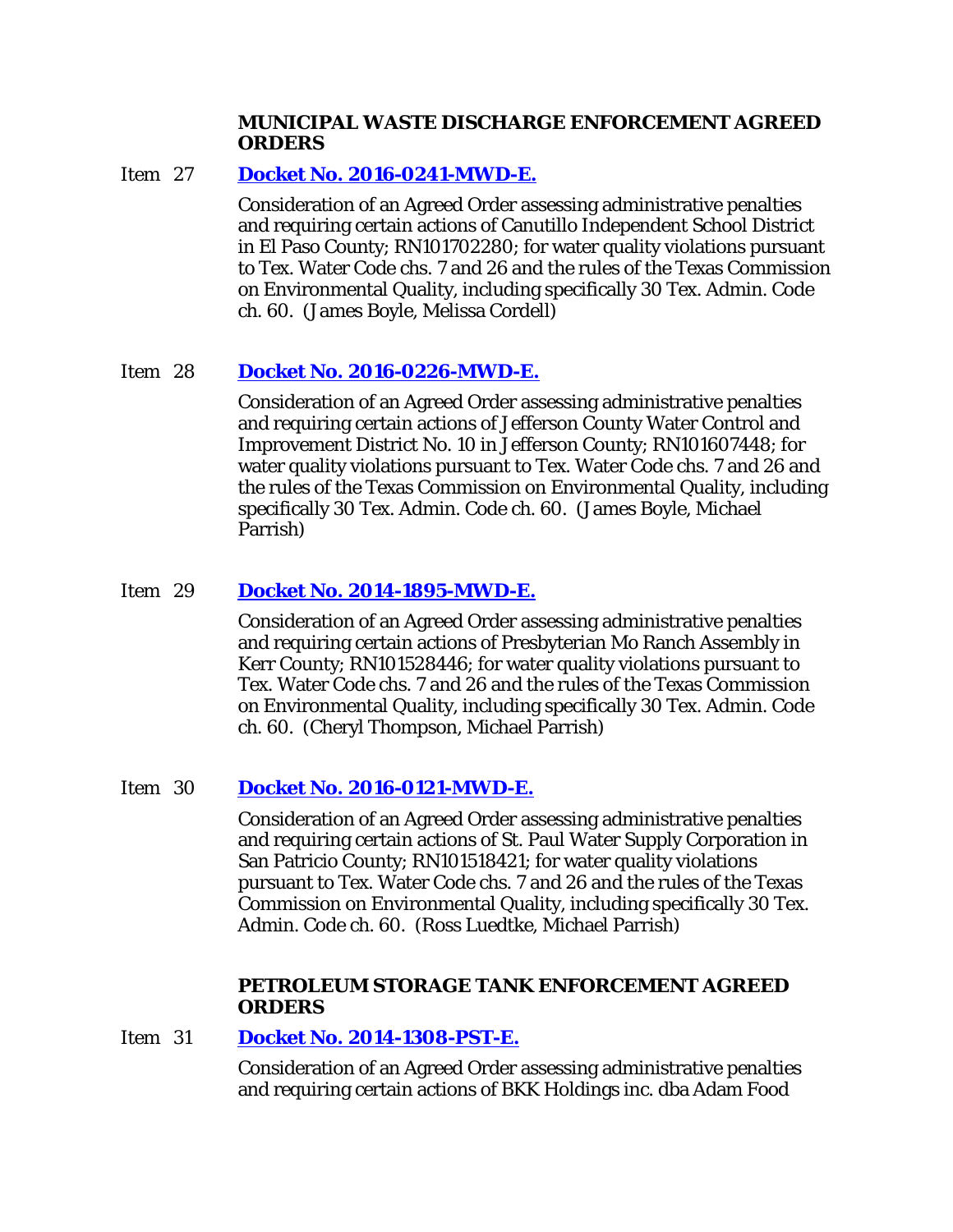Mart in Parker County; RN101550200; for petroleum storage tank violations pursuant to Tex. Water Code chs. 7 and 26 and the rules of the Texas Commission on Environmental Quality, including specifically 30 Tex. Admin. Code ch. 60. (John Fennell, Michael Parrish)

### Item 32 **[Docket No. 2016-1436-PST-E.](http://www.tceq.texas.gov/assets/public/comm_exec/agendas/comm/backup/Agendas/2017/04-26-2017/1436PST.pdf)**

Consideration of an Agreed Order assessing administrative penalties and requiring certain actions of COWBOYS SPEEDY LLC dba Speedy in Rockwall County; RN102272390; for petroleum storage tank violations pursuant to Tex. Water Code chs. 7 and 26 and the rules of the Texas Commission on Environmental Quality, including specifically 30 Tex. Admin. Code ch. 60. (Danielle Porras, Michael Parrish)

### Item 33 **[Docket No. 2016-0300-PST-E.](http://www.tceq.texas.gov/assets/public/comm_exec/agendas/comm/backup/Agendas/2017/04-26-2017/0300PST.pdf)**

Consideration of an Agreed Order assessing administrative penalties against Fort Bend Independent School District in Fort Bend County; RN102469665; for petroleum storage tank violations pursuant to Tex. Health & Safety Code ch. 382, Tex. Water Code chs. 7 and 26, and the rules of the Texas Commission on Environmental Quality, including specifically 30 Tex. Admin. Code ch. 60. (Keith Frank, Michael Parrish)

# Item 34 **[Docket No. 2016-1331-PST-E.](http://www.tceq.texas.gov/assets/public/comm_exec/agendas/comm/backup/Agendas/2017/04-26-2017/1331PST.pdf)**

Consideration of an Agreed Order assessing administrative penalties against Lone Star Carriers, Inc. in Hill and McLennan Counties; RN109187518; for petroleum storage tank violations pursuant to Tex. Water Code chs. 7 and 26 and the rules of the Texas Commission on Environmental Quality, including specifically 30 Tex. Admin. Code ch. 60. (Holly Kneisley, Michael Parrish)

### Item 35 **[Docket No. 2016-1148-PST-E.](http://www.tceq.texas.gov/assets/public/comm_exec/agendas/comm/backup/Agendas/2017/04-26-2017/1148PST.pdf)**

Consideration of an Agreed Order assessing administrative penalties and requiring certain actions of QUIROGA PROPERTIES, L.L.C. dba Pantry East and QUIROGA PROPERTIES, L.L.C. dba Pantry West in Bee County; RN101444537 and RN103016838; for petroleum storage tank violations pursuant to Tex. Water Code chs. 7 and 26 and the rules of the Texas Commission on Environmental Quality, including specifically 30 Tex. Admin. Code ch. 60. (Abigail Lindsey, Michael Parrish)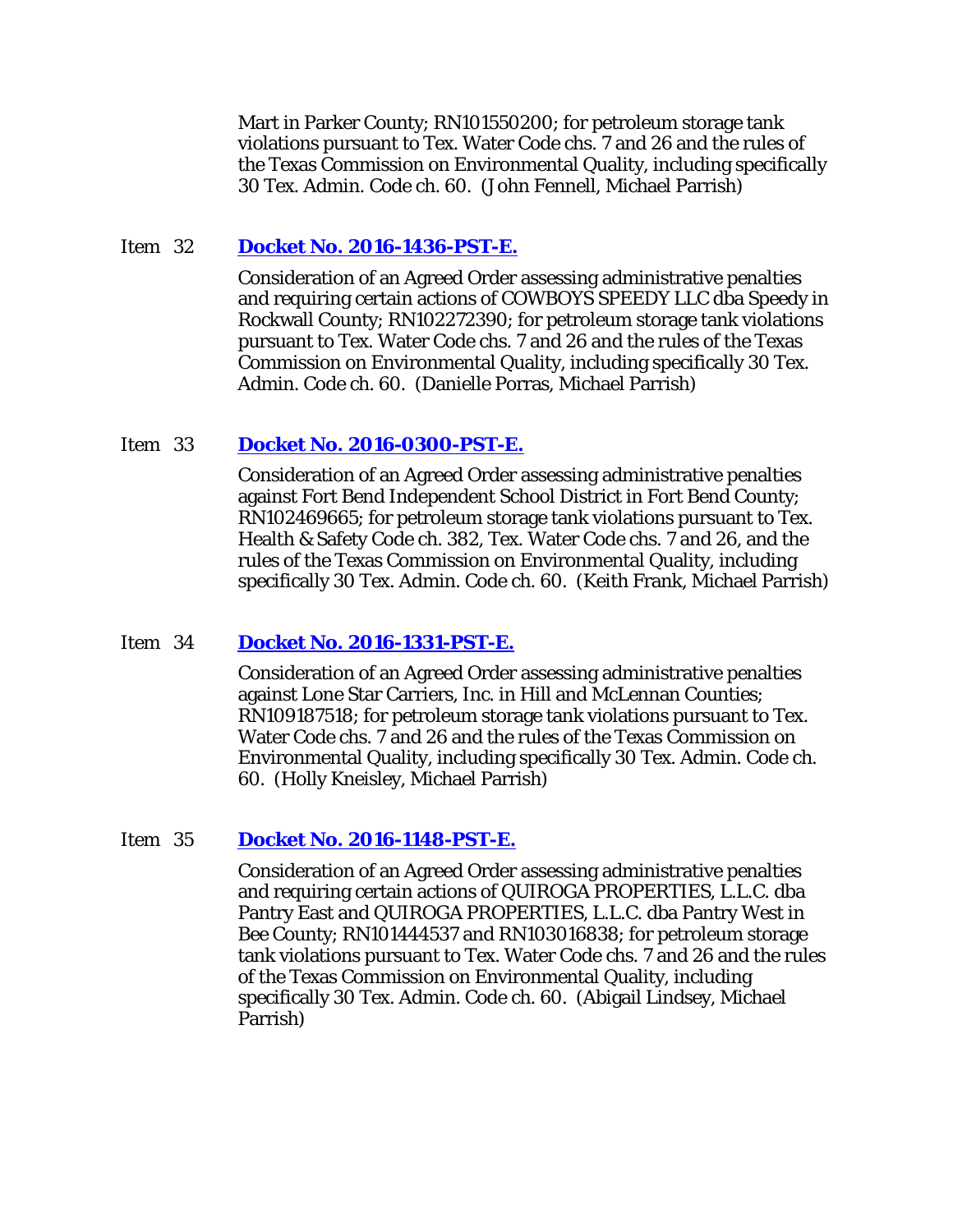### **PETROLEUM STORAGE TANK ENFORCEMENT DEFAULT ORDER**

Item 36 **[Docket No. 2016-1001-PST-E.](http://www.tceq.texas.gov/assets/public/comm_exec/agendas/comm/backup/Agendas/2017/04-26-2017/1001PST.pdf)**

Consideration of a Default Order assessing administrative penalties against CYDIA INC d/b/a Kerens Quik Stop in Navarro County; RN101546703; for petroleum storage tank violations pursuant to Tex. Water Code chs. 7 and 26 and the rules of the Texas Commission on Environmental Quality, including specifically 30 Tex. Admin. Code ch. 60. (Audrey Liter, Janice Hernandez)

# **PETROLEUM STORAGE TANK ENFORCEMENT DEFAULT AND SHUTDOWN ORDER**

# Item 37 **[Docket No. 2016-1158-PST-E.](http://www.tceq.texas.gov/assets/public/comm_exec/agendas/comm/backup/Agendas/2017/04-26-2017/1158PST.pdf)**



Consideration of a Default and Shutdown Order assessing administrative penalties against and requiring certain actions of CLIFTON FOOD MART, L.L.C. dba Clifton Food Mart in Bosque County; RN101662724; for petroleum storage tank violations pursuant to Tex. Water Code chs. 7 and 26 and the rules of the Texas Commission on Environmental Quality, including specifically 30 Tex. Admin. Code ch. 60. (Clayton Smith, Janice Hernandez)

# **PUBLIC WATER SYSTEM ENFORCEMENT AGREED ORDERS**

# Item 38 **[Docket No. 2016-1005-PWS-E.](http://www.tceq.texas.gov/assets/public/comm_exec/agendas/comm/backup/Agendas/2017/04-26-2017/1005PWS.pdf)**

Consideration of an Agreed Order assessing administrative penalties and requiring certain actions of the City of Los Fresnos in Cameron County; RN101392009; for public drinking water violations pursuant to Tex. Health & Safety Code ch. 341 and the rules of the Texas Commission on Environmental Quality. (David Carney, Michael Parrish)

# Item 39 **[Docket No. 2016-0772-PWS-E.](http://www.tceq.texas.gov/assets/public/comm_exec/agendas/comm/backup/Agendas/2017/04-26-2017/0772PWS.pdf)**

Consideration of an Agreed Order assessing administrative penalties and requiring certain actions of the City of Morgan's Point Resort in Bell County; RN102677366; for public drinking water violations pursuant to Tex. Health & Safety Code ch. 341 and the rules of the Texas Commission on Environmental Quality. (Raime Hayes-Falero, Michael Parrish)

# Item 40 **[Docket No. 2016-1112-PWS-E.](http://www.tceq.texas.gov/assets/public/comm_exec/agendas/comm/backup/Agendas/2017/04-26-2017/1112PWS.pdf)**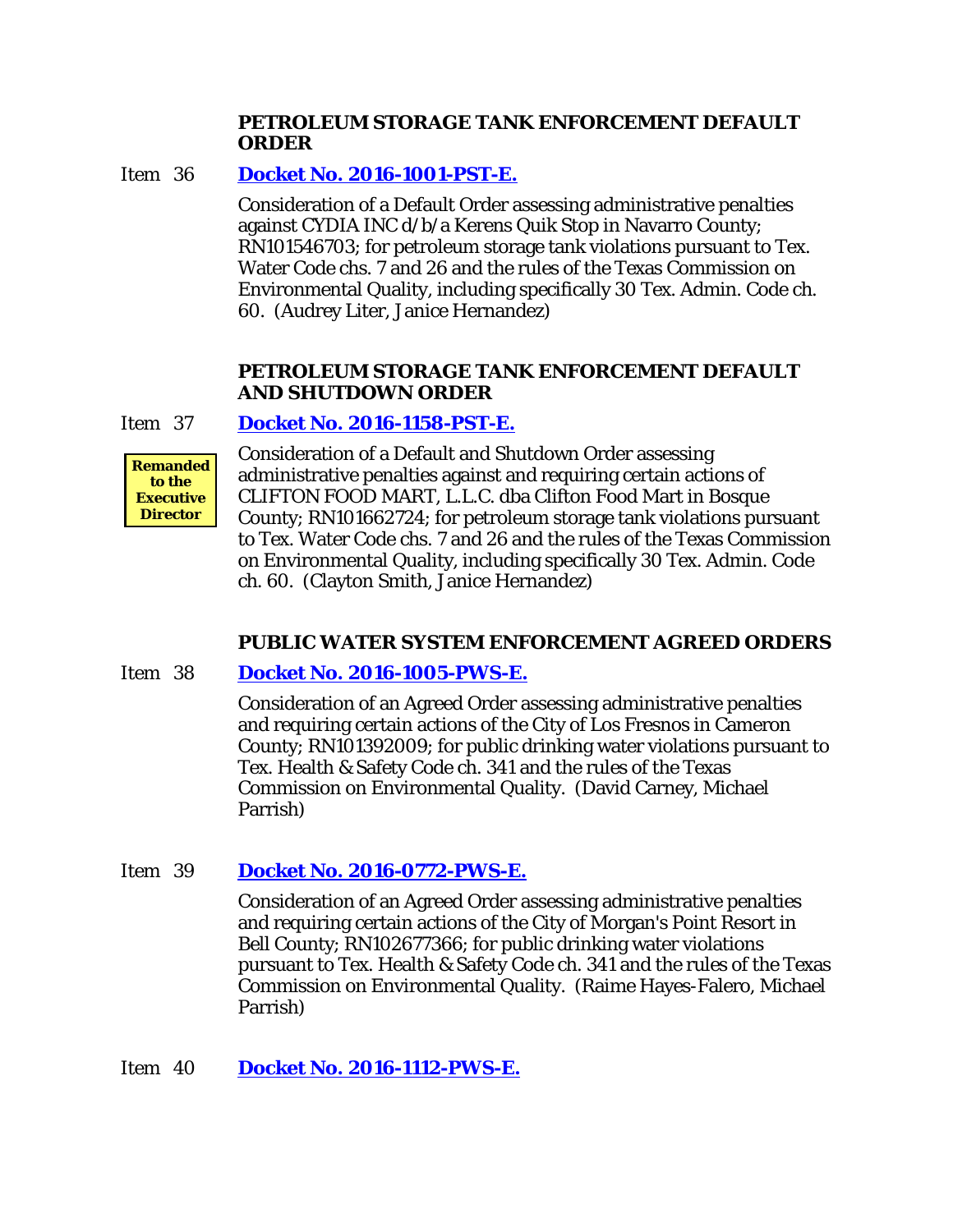Consideration of an Agreed Order assessing administrative penalties and requiring certain actions of the City of River Oaks in Tarrant County; RN101203842; for public drinking water violations pursuant to Tex. Health & Safety Code ch. 341 and the rules of the Texas Commission on Environmental Quality. (Jason Fraley, Michael Parrish)

# Item 41 **[Docket No. 2016-0374-PWS-E.](http://www.tceq.texas.gov/assets/public/comm_exec/agendas/comm/backup/Agendas/2017/04-26-2017/0374PWS.pdf)**

Consideration of an Agreed Order assessing administrative penalties and requiring certain actions of the City of Roscoe in Nolan County; RN101430924; for public drinking water violations pursuant to Tex. Health & Safety Code ch. 341 and the rules of the Texas Commission on Environmental Quality. (Ryan Byer, Michael Parrish)

# Item 42 **[Docket No. 2016-1748-PWS-E.](http://www.tceq.texas.gov/assets/public/comm_exec/agendas/comm/backup/Agendas/2017/04-26-2017/1748PWS.pdf)**

Consideration of an Agreed Order assessing administrative penalties and requiring certain actions of the City of Rotan in Fisher County; RN101428282; for public drinking water violations pursuant to Tex. Health & Safety Code ch. 341 and the rules of the Texas Commission on Environmental Quality. (Katy Montgomery, Michael Parrish)

# Item 43 **[Docket No. 2016-1303-PWS-E.](http://www.tceq.texas.gov/assets/public/comm_exec/agendas/comm/backup/Agendas/2017/04-26-2017/1303PWS.pdf)**

Consideration of an Agreed Order assessing administrative penalties and requiring certain actions of HERITAGE FINANCIAL GROUP, INC. in Harrison County; RN101512614; for public drinking water violations pursuant to Tex. Health & Safety Code ch. 341 and the rules of the Texas Commission on Environmental Quality. (Ryan Byer, Michael Parrish)

# Item 44 **[Docket No. 2016-1384-PWS-E.](http://www.tceq.texas.gov/assets/public/comm_exec/agendas/comm/backup/Agendas/2017/04-26-2017/1384PWS.pdf)**

Consideration of an Agreed Order assessing administrative penalties and requiring certain actions of ROCK CREEK WATER SUPPLY CORPORATION in Palo Pinto County; RN105472757; for public drinking water violations pursuant to Tex. Health & Safety Code ch. 341 and the rules of the Texas Commission on Environmental Quality. (James Fisher, Michael Parrish)

# Item 45 **[Docket No. 2016-0743-PWS-E.](http://www.tceq.texas.gov/assets/public/comm_exec/agendas/comm/backup/Agendas/2017/04-26-2017/0743PWS.pdf)**

Consideration of an Agreed Order assessing administrative penalties against Surjit Singh dba Santa Fe Market in Galveston County; RN101260974; for public drinking water violations pursuant to Tex.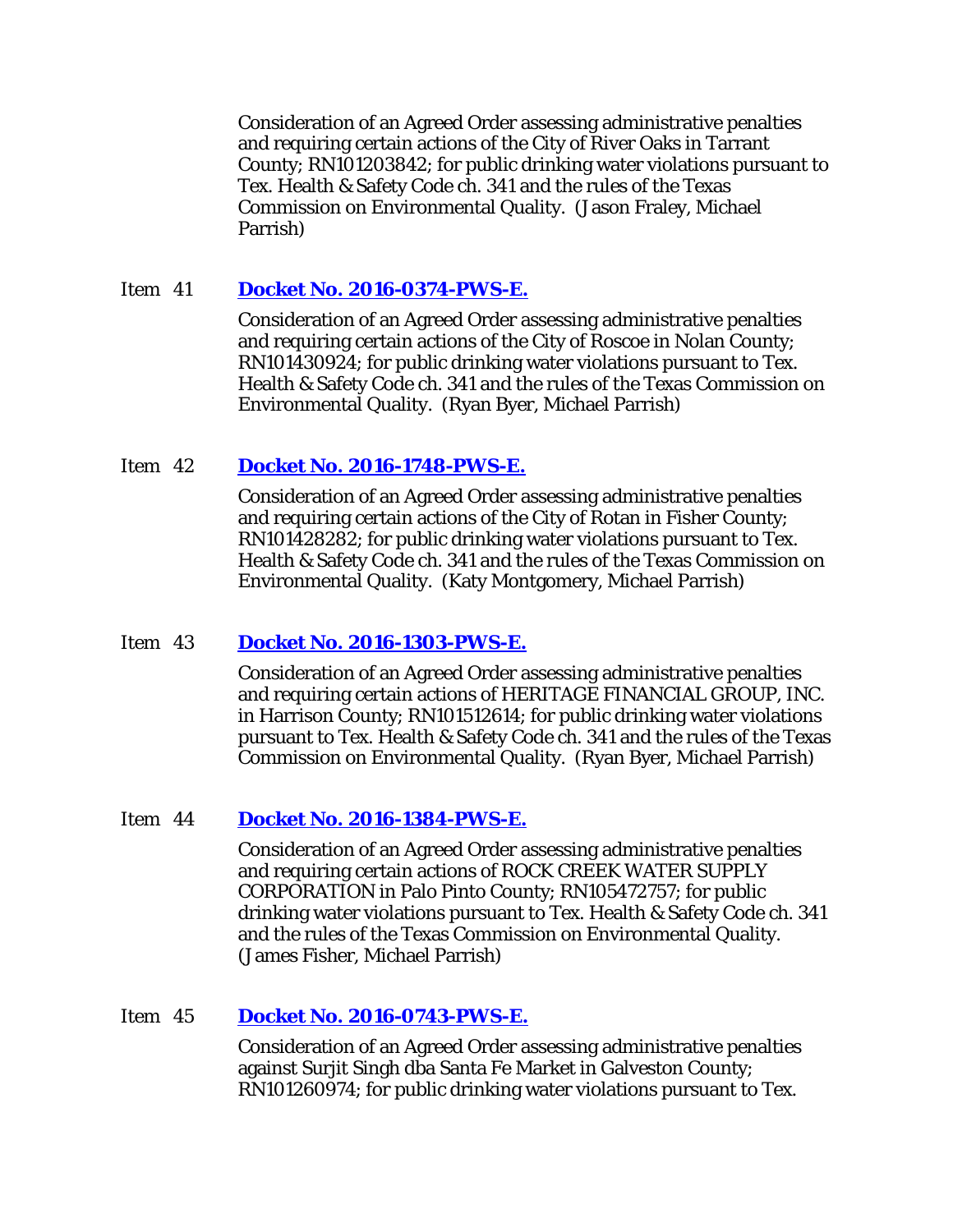Health & Safety Code ch. 341 and the rules of the Texas Commission on Environmental Quality. (Michaelle Garza, Michael Parrish)

### Item 46 **[Docket No. 2016-1032-PWS-E.](http://www.tceq.texas.gov/assets/public/comm_exec/agendas/comm/backup/Agendas/2017/04-26-2017/1032PWS.pdf)**

Consideration of an Agreed Order assessing administrative penalties and requiring certain actions of Travis County Water Control and Improvement District 18 in Travis County; RN101410405; for public drinking water violations pursuant to Tex. Health & Safety Code ch. 341 and the rules of the Texas Commission on Environmental Quality. (James Fisher, Michael Parrish)

### **PUBLIC WATER SYSTEM ENFORCEMENT DEFAULT ORDER**

### Item 47 **[Docket No. 2015-1688-PWS-E.](http://www.tceq.texas.gov/assets/public/comm_exec/agendas/comm/backup/Agendas/2017/04-26-2017/1688PWS.pdf)**

Consideration of a Default Order assessing administrative penalties against and requiring certain actions of Brian Fabre d/b/a Fay Ben Mobile Home Park in Lubbock County; RN101247328; for public drinking water violations pursuant to Tex. Health & Safety Code ch. 341, Tex. Water Code ch. 5, and the rules of the Texas Commission on Environmental Quality. (Adam Taylor, Janice Hernandez)

# **WATER QUALITY ENFORCEMENT AGREED ORDER**

### Item 48 **[Docket No. 2014-1370-WQ-E.](http://www.tceq.texas.gov/assets/public/comm_exec/agendas/comm/backup/Agendas/2017/04-26-2017/1370WQ.pdf)**

Consideration of an Agreed Order assessing administrative penalties and requiring certain actions of Weiss Sand and Clay, LP in Fort Bend County; RN105427744; for water quality and aggregate production operation violations pursuant to Tex. Water Code chs. 7, 26 and 28A and the rules of the Texas Commission on Environmental Quality, including specifically 30 Tex. Admin. Code ch. 60. (Had Darling, Michael Parrish)

### Item 49 **MONTHLY ENFORCEMENT REPORT**

### **[Docket No. 2017-0294-MIS.](http://www.tceq.texas.gov/assets/public/comm_exec/agendas/comm/backup/Agendas/2017/04-26-2017/0294MIS.pdf)**

Consideration of the Texas Commission on Environmental Quality Monthly Enforcement Report, submitted for discussion in accordance with Texas Water Code §7.003. (Bryan Sinclair, Melissa Cordell)

# **EXECUTIVE MEETING**

# Item 50 **Docket No. 2017-0001-EXE.**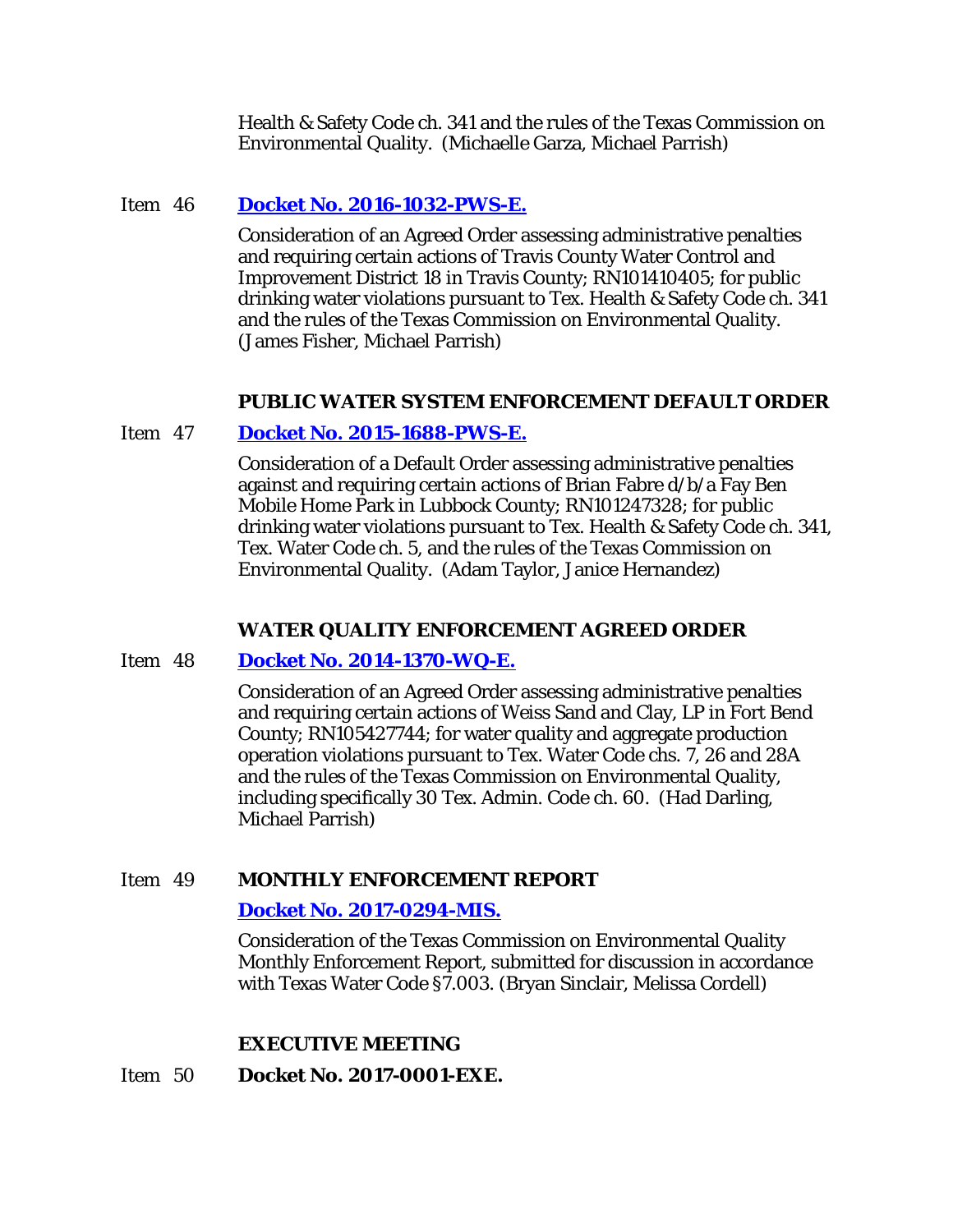The Commission will conduct a closed meeting to receive legal advice from its attorney(s) and will discuss pending or contemplated litigation, and/or settlement offers, as permitted by Section 551.071 of the Texas Open Meetings Act, Chapter 551 of the Texas Government Code. The Commission may also meet in open meeting to take action on this matter as required by Section 551.102 of the Texas Open Meetings Act, Chapter 551 of the Texas Government Code.

### Item 51 **Docket No. 2017-0002-EXE.**

The Commission will conduct a closed meeting to deliberate the appointment, employment, evaluation, reassignment, duties, discipline, or dismissal of the Commission's Executive Director, General Counsel, Chief Clerk, Public Interest Counsel, or Chief Auditor as permitted by Section 551.074 of the Texas Open Meetings Act, Chapter 551 of the Texas Government Code. The Commission may also meet in open meeting to take action on this matter as required by Section 551.102 of the Texas Open Meetings Act, Chapter 551 of the Texas Government Code.

#### Item 52 **Docket No. 2017-0003-EXE.**

The Commission will conduct a closed meeting to discuss the employment, evaluation, reassignment, duties, discipline or dismissal of a specific Commission employee(s) as permitted by Section 551.074 of the Texas Open Meetings Act, Chapter 551 of the Texas Government Code. The Commission may also meet in open meeting to take action on this matter as required by Section 551.102 of the Texas Open Meetings Act, Chapter 551 of the Texas Government Code.

#### Item 53 **Docket No. 2017-0004-EXE.**

The Commission will conduct a closed meeting to discuss their duties, roles, and responsibilities as Commissioners of the TCEQ pursuant to Section 551.074 of the Texas Open Meetings Act, Chapter 551 of the Texas Government Code. The Commission may also meet in open meeting to take action on this matter as required by Section 551.102 of the Texas Open Meetings Act, Chapter 551 of the Texas Government Code.

**PERSONS WITH DISABILITIES WHO PLAN TO ATTEND THE TCEQ AGENDA AND WHO MAY NEED AUXILIARY AIDS OR SERVICES SUCH AS INTERPRETERS FOR PERSONS WHO ARE DEAF OR HEARING IMPAIRED, READERS, LARGE PRINT, OR BRAILLE ARE REQUESTED TO CONTACT OFFICE OF THE**